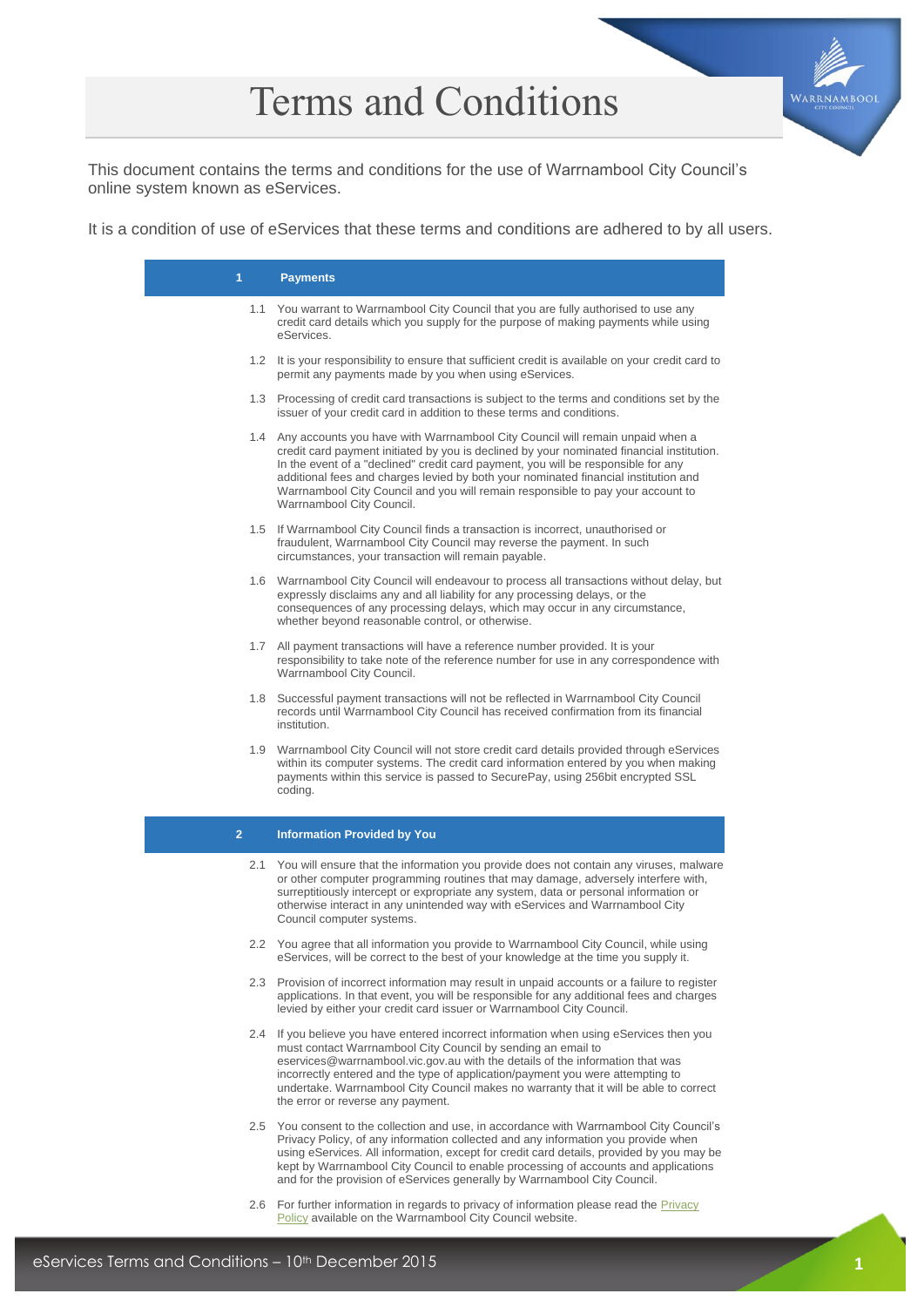

### **3 Access to The Service**

- 3.1 eServices relies on the Internet to receive applications and payments and to deliver information via email. Access to the Internet by users of eServices is dependent on numerous factors, technologies and systems, many of which are beyond Warrnambool City Council's authority and control and Warrnambool City Council will not be liable or responsible for your inability to access the Internet or eServices.
- 3.2 Warrnambool City Council does not warrant that eServices will be available for use at all times or at any particular time and may without notice suspend access to eServices for any reason or that any particular computer system will be suitable for accessing eServices.
- 3.3 Notwithstanding efforts made by Warrnambool City Council to ensure that the provision of eServices is secure, you acknowledge that all electronic and telephonic data transfers are potentially susceptible to interception by others. Warrnambool City Council does not, warrant that data transfers utilising eServices, or electronic mail transmitted to and from us, will not be monitored or read by others. All information provided by you through eServices is provided at your own risk.

## **4 Application and Transaction Processing**

- 4.1 Warrnambool City Council will endeavor to process applications for permits, certificates and payment transactions as soon as practicably possible unless the transaction is submitted on a weekend or non-working weekday. Warrnambool City Council will endeavour to process all requests and transactions without delay, but expressly disclaim any and all liability for any processing delays, or the consequences of any processing delays, which may occur in any circumstance, whether beyond reasonable control, or otherwise.
- 4.2 You consent to receiving any documents, such as certificates, in an Adobe PDF format, as an attachment to an email or in such other format as Warrnambool City Council may determine from time to time. It will be your responsibility to have suitable computer systems available to receive and read any information provided through eServices.

#### **5 Warranties**

5.1 To the maximum extent permitted by law Warrnambool City Council expressly disclaims all conditions and warranties, express or implied, in respect of the provision of eServices and your use of eServices. This includes, but is not limited to, any warranty that eServices will operate without errors or that it will be operational and available at any times. If any condition or warranty is implied into these terms pursuant to any law and the law prevents or prohibits provisions in a contract, excluding or modifying the application of, or exercise of, or any liability under such conditions or warranty, the conditions or warranty will be deemed to be included in these terms and conditions, provided that Warrnambool City Council's liability for breach shall, if the law so permits, be limited in the sole discretion of Warrnambool City Council to:

(a) the re-supply of the services; or

- (b) the cost of re-supply of the services, in respect of which the breach occurred;
- and otherwise shall be limited to the maximum extent permitted by law.
- 5.2 Warrnambool City Council will not at any time or in any circumstances be liable for any loss or damage whatsoever including but not limited to any loss of data, loss of savings, loss of business, loss of profit, or any other direct, indirect, special or consequential loss or damage, in each case whether arising from negligence, breach of contract, breach of statutory duty or otherwise which is in any way connected with or arises out of the use of eServices.
- 5.3 Without limiting Warrnambool City Council's rights referred to in these terms, Warrnambool City Council and its employees, contractors and agents shall not be liable for any failure to perform their obligations if such failure arises from such circumstances reasonably beyond their control. These circumstances include, but are not limited to, strikes, lockouts, riots, acts of law, epidemics, earthquakes, fire, floods, government action, communication line failures, power failures, interruptions or shortages, computer or processing systems failures.